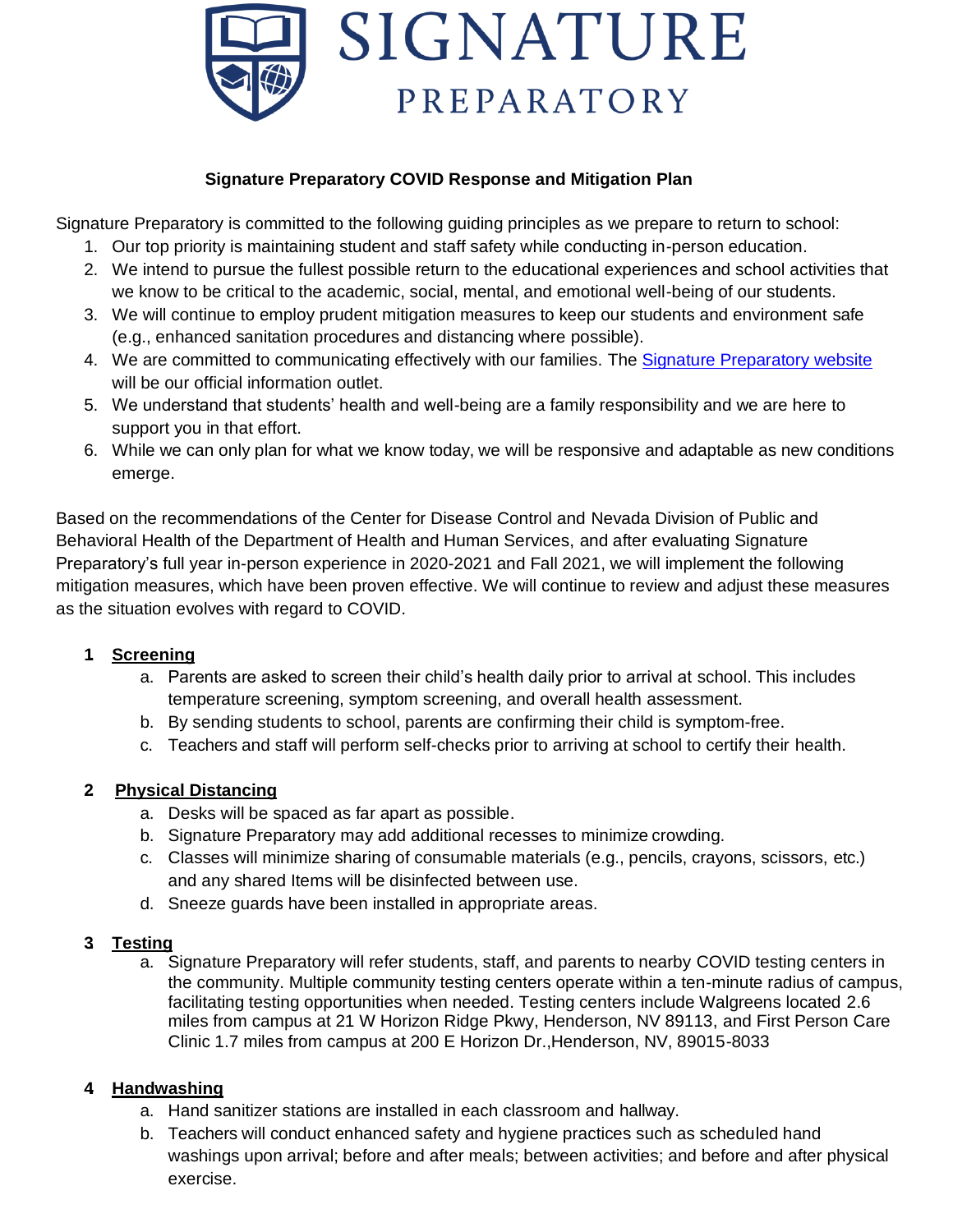

## **5. Face Coverings**

- a. If there is a local or state mandate in effect that requires the use of masks, Signature Preparatory will comply.
- b. If there is no local or state mandate, in accordance with the Signature Preparatory Mask Statement, students and staff will not be required to wear face coverings while on campus. However, Signature Preparatory will support any student's, parent's, or staff member's choice regarding the wearing of face coverings.
- c. We ask for families' support to comply with any mask requirement that may be established by organizations that govern the activities in which Signature Preparatory may participate; for example, field trips, extra-curricular activities, etc.
- d. Face shields, masks, gowns, gloves, and shoe covers will be utilized by staff as necessary in appropriate departments.

## **6. Crowded Areas**

- a. Recess and lunch will occur with staff supervision encouraging social distancing.
- b. Health office operations have been modified to include sick and well visit locations and implementation of screening protocols/decision aids.
- c. Isolation spaces and procedures for appropriate use have been established and are located near the health office.

## **7. Mixing of Classrooms**

- a. Reasonable efforts will be made to keep students within their cohort and class.
- b. Teachers will maintain updated seating charts to aid in identification of close contacts should it be needed.

## **8. Meal & Snack Times**

a. Where possible, lunch service procedures will include a touchless point-of-sales system, staggered schedule, and social distancing.

## **9. Disinfection**

- a. Facilities and maintenance staff will sanitize and disinfect indoor spaces at Signature Preparatory on a nightly basis using fog electric atomizer sprayers.
- b. Staff members will disinfect high-use surfaces periodically throughout the day.

## **10. Other Mitigation Practices**

- a. The organizations operating Signature Preparatory's Before and After School programs will ensure our facilities are maintained in accordance with appropriate health standards.
- b. Extracurricular and sporting activities will comply with Signature Preparatory's mitigation plan as well as requirements from other applicable organizations.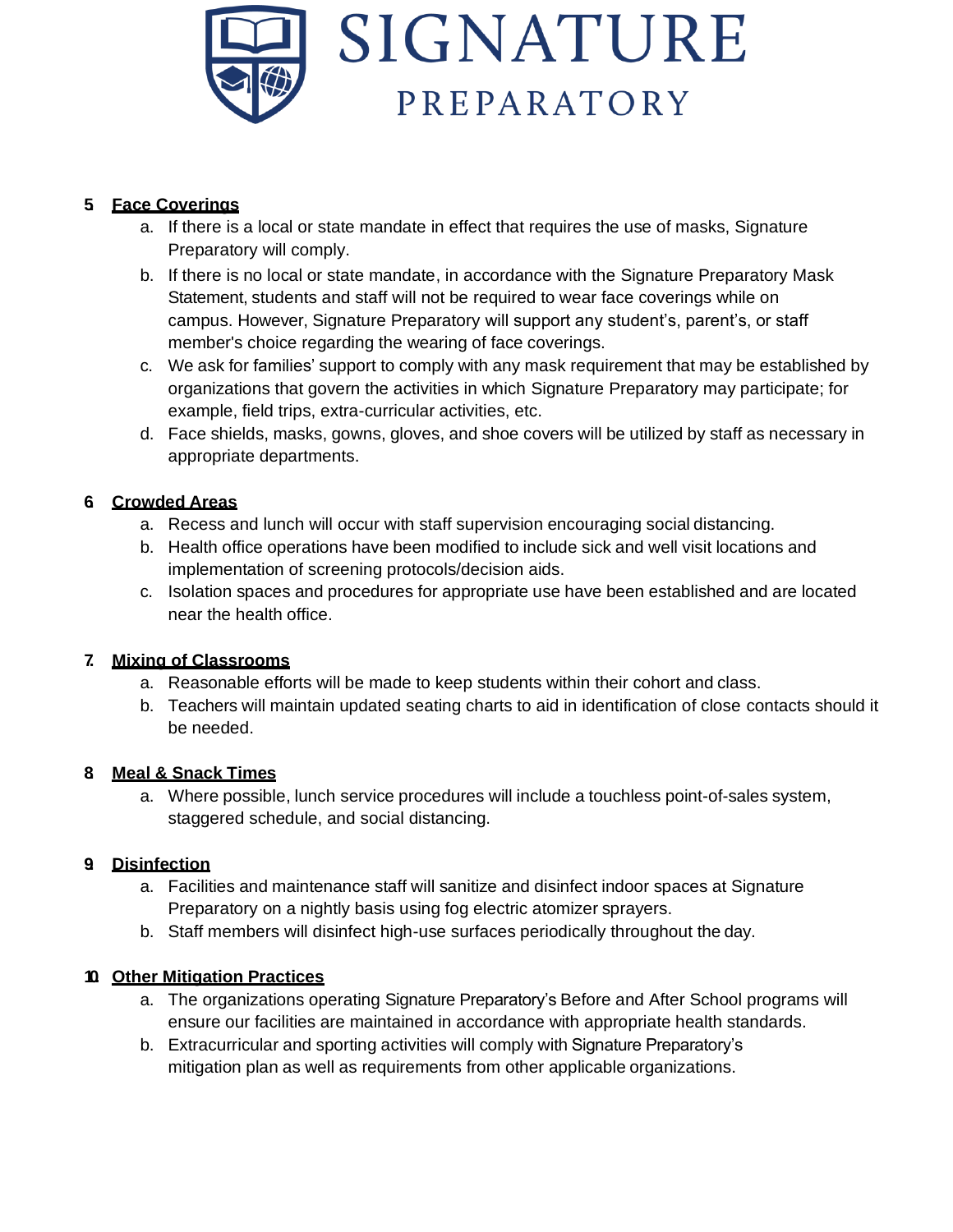- c. The School Principal will authorize campus visitors and volunteers based on assessments of the COVID situation.
- d. Attendance procedures have been established for employees and students who have been exposed to COVID-19, have a confirmed positive case of COVID-19, or have COVID-Like Illness.
- e. The Signature Preparatory Health and Human Resources department will facilitate coordination with county health officials as appropriate.
- f. Signature Preparatory has actively supported opportunities for our faculty and staff to receive COVID-19 vaccinations.

For questions on any portion of Signature Preparatory's COVID Mitigation Plan, please contact your campus office at (702) 224-2809.

# **Signature Preparatory AY 21-22 COVID Step Guide**

Signature Preparatory Campus Principal and Registered Nurse will use this document to guide their response to COVID incidents during the AY 2021-2022 school year. This document will enable Signature Preparatory to track student and staff COVID rates and to determine incidences of school-wide outbreaks.

When campus administration is notified that a student or staff member has tested positive for COVID-19, the campus principal will ensure the following actions are complete.

What to do with this form:

#### **Step 1:**

Upon notification that a student or staff member has tested positive for COVID-19, administration will contact the campus RN or (covid point person) to provide the staff and/or students full name, phone number, and symptom onset or test date if known.

The RN/point person will confirm the COVID lab results.

The campus Office Manager will update the student's attendance by updating their learning group status to virtual learning.

In the event the campus is notified over the weekend or after hours please ensure the positive staff/student knows not to return to campus and that the campus RN will be in contact with them the next business day to advise them of their return date. Medical questions should be referred to their health care provider. If the student or staff is on campus when they become aware of their positive test results, ensure the individual puts on a mask. Staff should notify their supervisor and be sent home immediately. Students should relocate to the designated isolation area. Campus staff will contact parents to pick up the student. Students should be supervised until picked up. All staff working with positive students should wear proper PPE. **Step 2:**

Campus should promptly collaborate with teachers to begin providing course work. Do not wait for the health team to advise.

- In-Person teachers will be responsible for informing students/parents of assigned classwork so students remain on pace with their in-person class. Assignments may be pulled from Google Classroom, or packets of work may be provided. Note: positive individuals should not come to the campus to pick up assignments.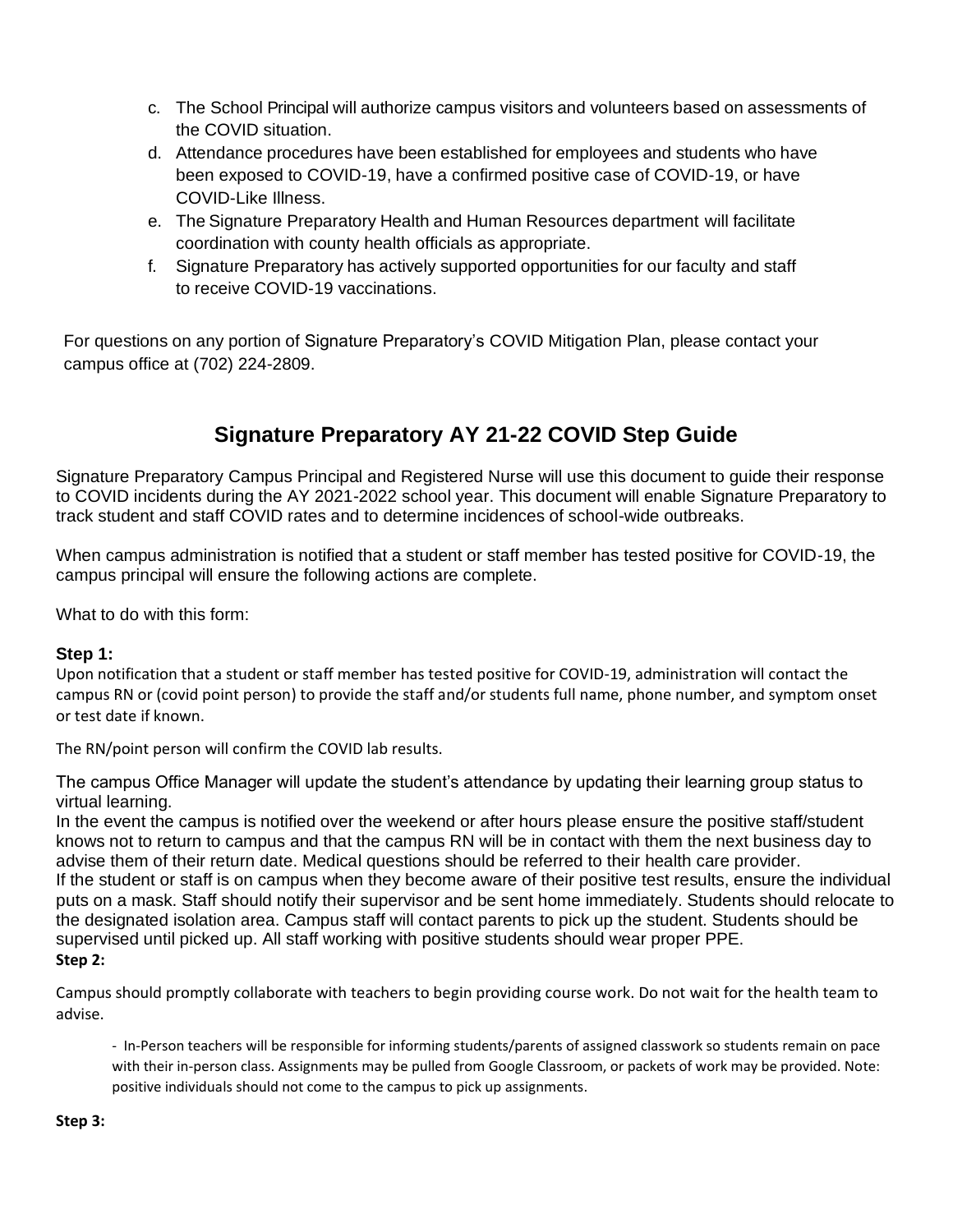The campus RN/point person will reach out to complete the "Positive Case Information Questionnaire" for the positive individual. Confirm you are speaking to the correct individual before gathering information. Use 2 identifiers-i.e., first, and last name and DOB. We have staff and students with the same name.

*As a reminder, all individuals that test positive, must isolate at home for 5 days, and have experienced a period of 24 hours with no fever without the use of medication and other symptoms improving in order to return to campus. If asymptomatic the 5 days starts on the date after the first positive covid PCR/antigen test. If symptomatic the period of isolation starts the day after symptom onset. Masks should be worn through day 10.* 

**Determine when the infected individual's contagion period began. If they are symptomatic the contagion period starts 2 days prior to symptom onset. If asymptomatic, the contagion period starts two days prior to the day they tested. Were they on campus during their contagion period? If so, determine which days.**

#### **Step 4:**

Campus Directors will add the student and/or staff full name and contact information to their campus line list located in "Box". The RN/Covid Point Person will complete the positive individuals line list content during the investigation process. Complete all columns.

Campus Principal; if you have been notified that contact tracing is applicable, complete contact tracing and list the exposures under the positive individual. Note: Contact tracing will only be necessary if the student/staff was at school during their contagion period.

#### **Step 5:**

RN/point person and Principal Locate individuals that this person exposed\*\* if required by the local health department. If tracing is not required skip to step 7.

**Students**: Look at positive student's/teacher's class schedule and seating charts, confirm with the teachers the seating charts are accurate. Students sitting directly aside, in front, diagonally and behind the positive student may be exposed. Consider classroom setup, are seats 6ft apart? If so, the surrounding students would not be "exposed". If 6ft distancing has not been maintained the exposed\*\* students will need to quarantine as directed below.

Exception - If the students identified through tracing wore a mask during the contagion dates in question and desks were at least 3 ft apart the students would not be considered exposed and do not need to quarantine. Mask exempt or non-compliant mask use students would need to quarantine if they were exposed\*\*(less than 6ft for an accumulation of 15 minutes within 24 hours of the contagion period).

Household members of the positive individual will also need to quarantine starting from the last date of exposure.

Note- Classroom attendance of potentially exposed individuals needs to be confirmed for the dates in question. If the potential exposed individuals were not at school on any of the dates identified you can conclude they were not exposed and do not need to quarantine. Furthermore, if both the student who tested positive and the potentially exposed\*\* student were wearing masks, the exposed student does not need to quarantine.

**Staff**: If you are able to speak directly to the individual that has tested positive, ask about those in close proximity to the individual (see exposed\*\* definition).

#### **Step 6:**

Contact all of the exposed\*\* individuals and provide them the quarantine or isolation guidance based on information below. If student(s) are on campus, they should relocate to the designated isolation area and wait to be picked up by parents. In this situation the parents will need to be called to pick their student up. If the student is not on campus, communications will occur via email.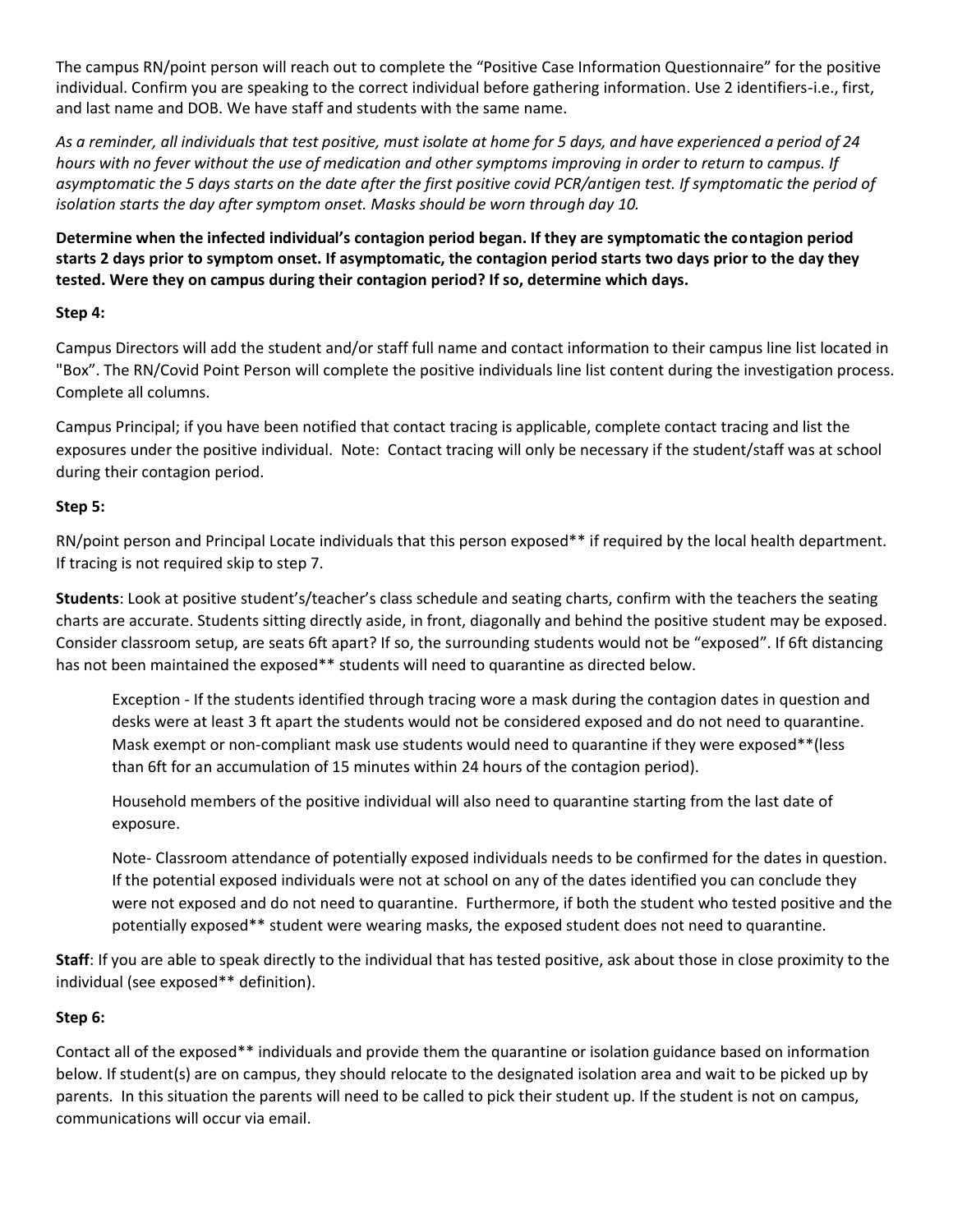#### Exposed Contact is *asymptomatic*:

**Students** exposed to an individual with a positive COVID test, should quarantine for 5 days from the last date of exposure. Exposed students should continue to monitor daily for symptoms, maintain social distancing and wear a mask through the 10-day incubation period.

#### Exposed Contact is **Vaccinated**

**-Students** *may* be excluded from quarantine if they meet all applicable requirements:

Student is fully vaccinated (has received both doses of vaccination)

- It has been at least 2 full weeks from the time they received their second dose
- The student has been asymptomatic since being exposed

### We do not require proof of vaccination at this time

**Staff (note: all staff are designated essential workers)** exposed to this person can return to work immediately but should monitor for symptoms daily, wear a mask for 10 days and maintain 6ft of distance from others. If the essential employee becomes symptomatic during the 10 days they must isolate at home and notify their direct supervisor immediately.

#### Exposed Contact is *Symptomatic*\*\*\*

With a positive test, Staff or Student must remain home for 5 days and be fever free without the use of medication and other symptoms improving for 24 hours. Masks should be worn through the 10th day. Additionally, **the contact must complete the process** outlined in the Positive Case Information Questionnaire for the newly identified positive individual. Please note individuals exposed to this person will likely be different than the case you are currently working on, but be aware they can potentially overlap.

Without a positive test, Staff or student must isolate for 5 days from symptom onset and be fever free without the use of medication and other symptoms improving for 24 hours prior to returning. Masks should be worn through the 10<sup>th</sup> day. Encourage them to communicate with their health care provider.

#### **Step 7:**

For exposed and positive **students**, the RN/Covid point person will generate the "COVID-19 Parent Notification for Positive Student Letter" (attached) and e-mail it to the parent/guardian. Along with the "Course work Instructions for Quarantined Students" letter.

For exposed or positive **staff,** the campus administration will provide the applicable COVID-19 notification letters attached.

#### **Step 8:**

RN/Covid point person identify any epidemiologically linked individuals using your campus COVID spreadsheet. Determine if any other staff members or students on your campus have been confirmed positive for Covid-19 within the last 14 days? If you have had other cases in the last 14 days, are any of these cases epidemiologically\* linked to this current case?

If yes, notify the campus director and contact the County Public Health Dept.

Report all Covid-19 positive cases to your County Public Health Dept.

#### **Step 9:**

Campus Principal should look at positive staff/student schedules to determine the areas of the building that may need additional disinfecting.